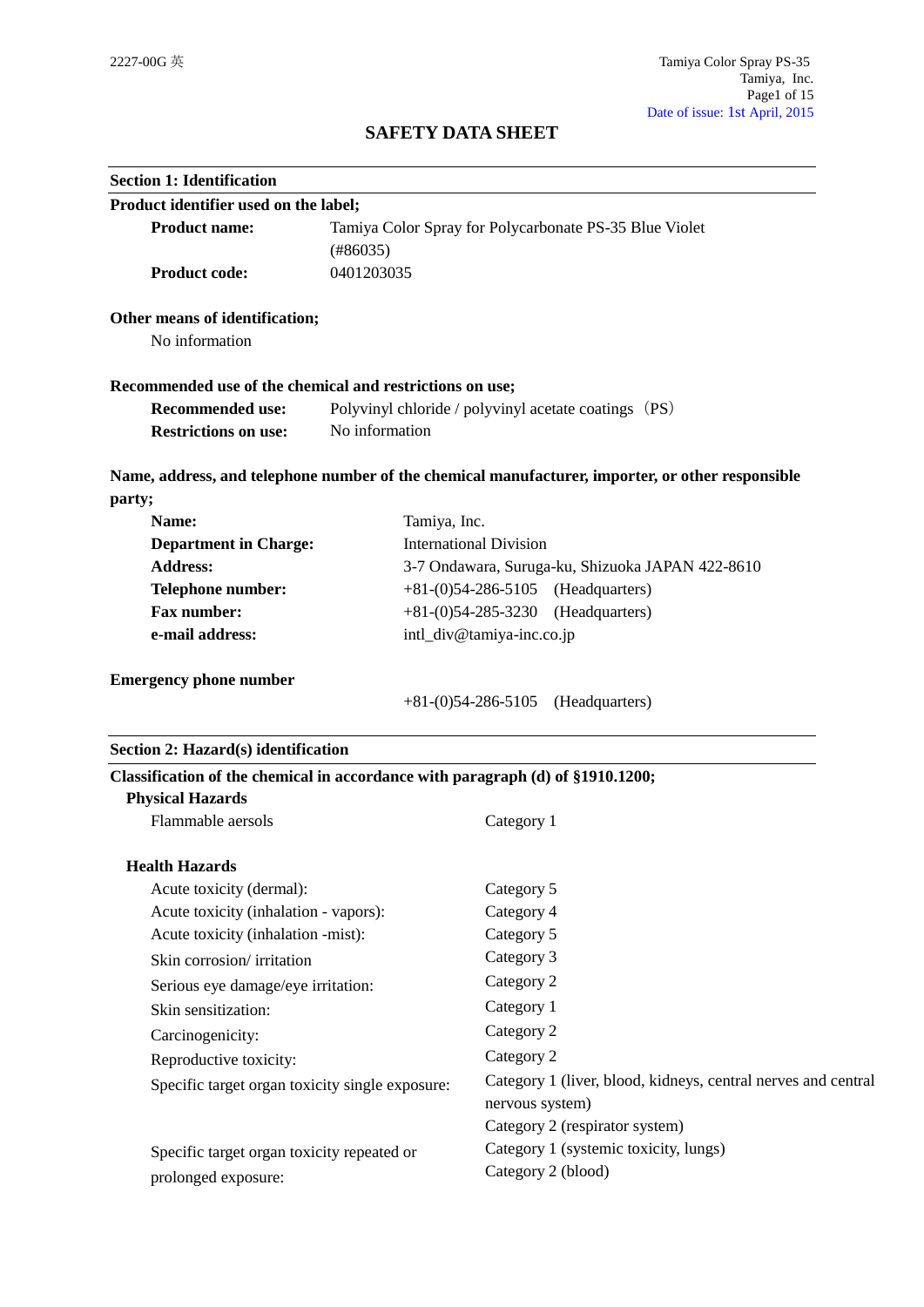## **Environmental Hazards**

Hazardous to the aquatic environment (acute) Category 3

### **Other Hazards**

Contact of liquefied gas with skin may cause frostbite.

**Signal word, hazard statement(s), symbol(s) and precautionary statement(s) in accordance with paragraph (f) of §1910.1200;**

**Symbol(s)**



H316: Cause mild skin irritation

H332: Harmful if inhaled

H319: Causes serious eye irritation

H333: May be harmful if inhaled H351: Suspected of causing cancer

H229: Pressurized container: may burst if heated H313: May be harmful in contact with skin

H317: May cause an allergic skin reaction

**Signal word Danger Hazard Statement(s)** H222: Extremely flammable aerosol

|                                   | H361: Suspected of damaging fertility or the unborn child    |
|-----------------------------------|--------------------------------------------------------------|
|                                   | H370: Causes damage to organs (liver, blood, kidneys,        |
|                                   | central nerves and central nervous system)                   |
|                                   | H371: May cause damage to organs (respirator system)         |
|                                   | H372: Causes damage to organs (systemic toxicity, lungs)     |
|                                   | through prolonged or repeated exposure                       |
|                                   | H373: May cause damage to organs (blood) through             |
|                                   | prolonged or repeated exposure                               |
|                                   | H402: Harmful to aquatic life                                |
| <b>Precautionary Statement(s)</b> |                                                              |
| [Prevention]                      | P201: Obtain special instructions before use.                |
|                                   | P202: Do not handle until all safety precautions have been   |
|                                   | read and understood.                                         |
|                                   | P210: Keep away from heat/sparks/open flames/hot surfaces. - |
|                                   | No smoking.                                                  |

P211: Do not spray on an open flame or other ignition source. P233: Keep container tightly closed.

P240: Ground/bond container and receiving equipment.

P241: Use explosion-proof electrical/ventilating/

lighting/equipment.

P242: Use only non-sparking tools.

P243: Take precautionary measures against static discharge.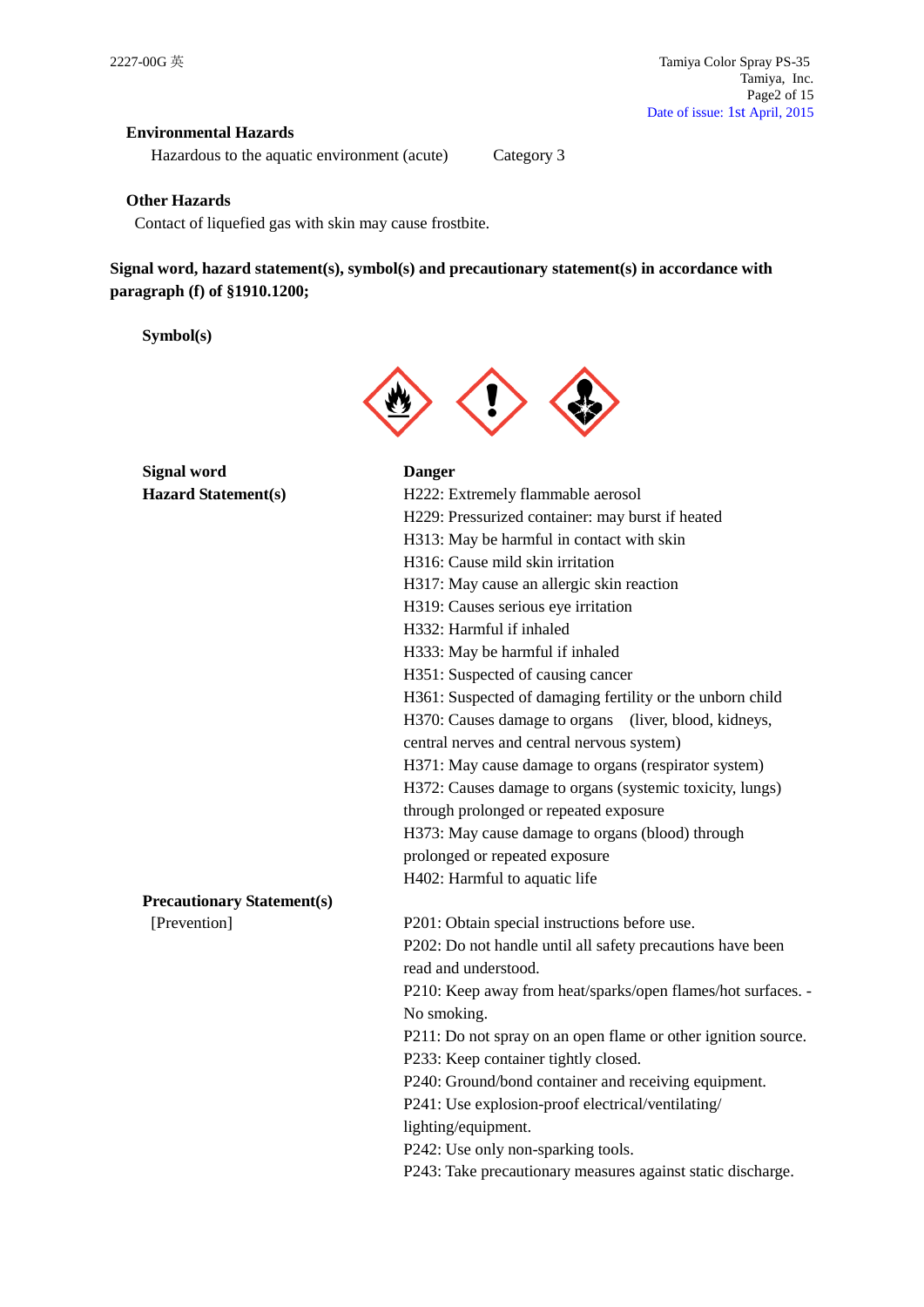|                      | Date of $1880^\circ$ . TSt April, $2013$                             |
|----------------------|----------------------------------------------------------------------|
|                      | P251: Pressurized container: Do not pierce or burn, even after       |
|                      | use.                                                                 |
|                      | P260: Do not breathe dust/fume/gas/mist/vapors/spray.                |
|                      | P261: A void breathing dust/fume/gas/mist/vapors/spray.              |
|                      | P264: Wash hands thoroughly after handling.                          |
|                      | P270: Do not eat, drink or smoke when using this product.            |
|                      | P271: Use only outdoors or in a well-ventilated area.                |
|                      | P272: Contaminated work clothing must not be allowed out of          |
|                      | the workplace.                                                       |
|                      | P273: Avoid release to the environment.                              |
|                      | P280: Wear protective gloves/protective clothing/eye                 |
|                      | protection/face protection.                                          |
| [Emergency response] | P302+P352: If on skin: Wash with plenty of water.                    |
|                      | P303+P361+P353: If on skin (or hair): Take off immediately           |
|                      | all contaminated clothing. Rinse skin with water/shower.             |
|                      | P304+P340: If inhaled: Remove person to fresh air and keep           |
|                      | comfortable for breathing.                                           |
|                      | P304+P312: If inhaled: Call a poison center/doctor/if you            |
|                      | feel unwell.                                                         |
|                      | P305+P351+P338: If in eyes: Rinse cautiously with water for          |
|                      | several minutes. Remove contact lenses, if present and easy to       |
|                      | do. Continue rinsing.                                                |
|                      | P308+P311: If exposed or concerned: Call a poison                    |
|                      | center/doctor.                                                       |
|                      |                                                                      |
|                      | P308+P313: If exposed or concerned: Get medical<br>advice/attention. |
|                      |                                                                      |
|                      | P312: Call a poison center/doctor/if you feel unwell.                |
|                      | P314: Get medical advice/attention if you feel unwell.               |
|                      | P321: Special treatment                                              |
|                      | P332+P313: If skin irritation occurs: Get medical advice/            |
|                      | attention.                                                           |
|                      | P333+P313: If skin irritation or rash occurs: Get medical            |
|                      | advice/attention.                                                    |
|                      | P337+P313: If eye irritation persists: Get medical                   |
|                      | advice/attention.                                                    |
|                      | P362+P364: Take off contaminated clothing and wash it                |
|                      | before reuse.                                                        |
|                      | P363: Wash contaminated clothing before reuse.                       |
|                      | P370+P378: In case of fire: Use suitable extinguishing media         |
|                      | to extinguish.                                                       |
| [Storage]            | P403+P235: Store in a well-ventilated place. Keep cool.              |
|                      | P405: Store locked up.                                               |
|                      | P410+P412: Protect from sunlight. Do not expose to                   |
|                      | temperatures exceeding 40°C/104 °F.                                  |
| [Disposal]           | P501: Dispose of contents/container in accordance with               |
|                      | local/regional/national/international regulations.                   |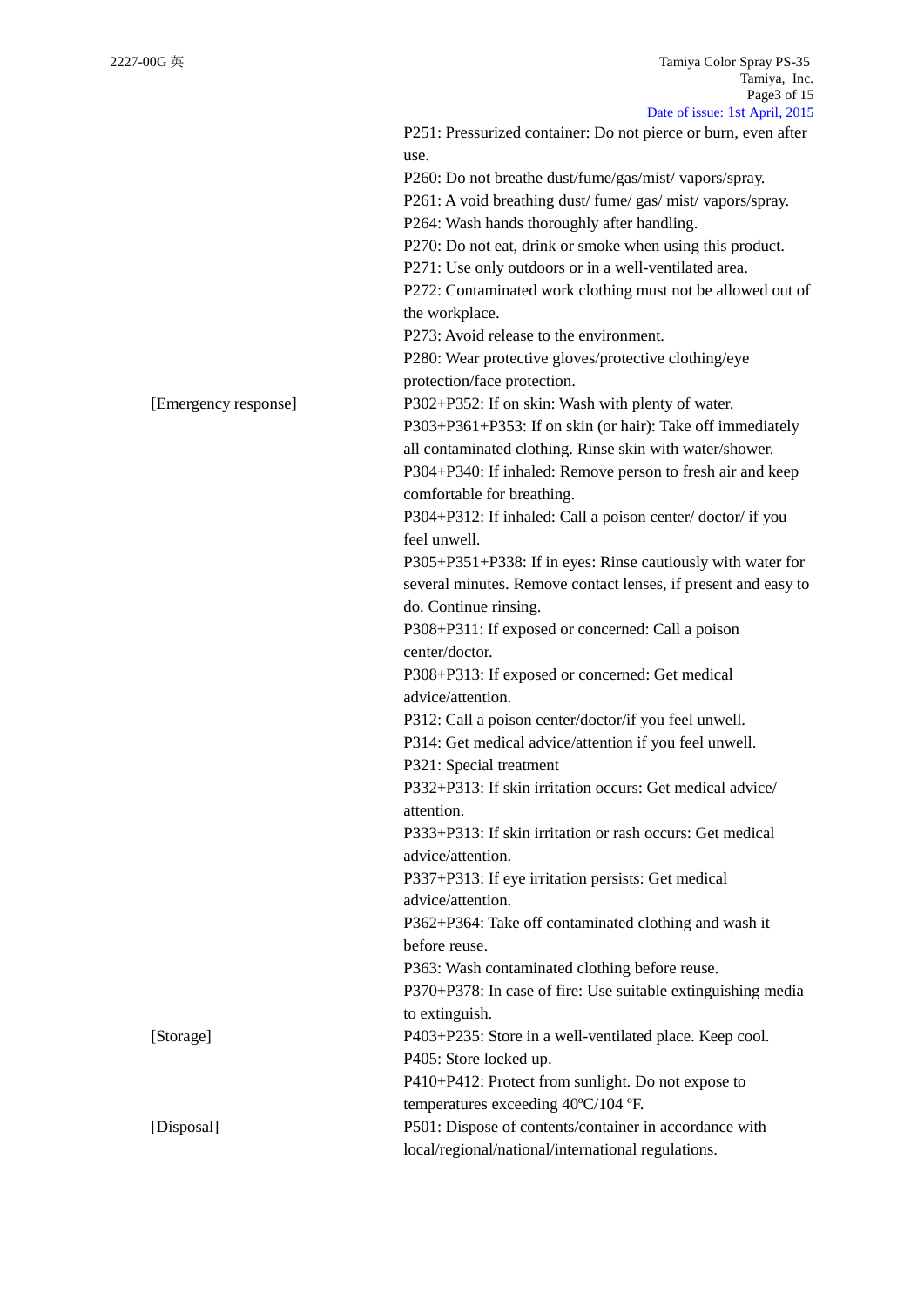## **Description of any hazards not otherwise classified;**

No information

## **Ingredient with unknown acute toxicity in the mixture**

5 - 10 % of the mixture consists of ingredients of unknown acute toxicity.

## **Section 3: Composition/information on ingredients**

### **Compositions (contents of the product)**

| Chemical name               | CAS No.        | Concentration/<br>concentration<br>ranges (wt $\%$ ) | Chemical Formula |
|-----------------------------|----------------|------------------------------------------------------|------------------|
| Polyvinyl                   |                |                                                      |                  |
| chloride-polyvinyl          |                | $5 - 10$                                             |                  |
| acetate                     |                |                                                      |                  |
| Butyl acetate               | 123-86-4       | $5 - 10$                                             | $C_6H_{12}O_2$   |
| iso-Butyl acetate           | 110-19-0       | $5 - 15$                                             | $C_6H_{12}O_2$   |
| Methyl isobutyl ketone      | $108 - 10 - 1$ | $5 - 15$                                             | $C_6H_{12}O$     |
| Ethylene glycol             | 111-76-2       | $1 - 5$                                              |                  |
| mono- <i>n</i> -butyl ether |                |                                                      | $C_6H_{14}O_2$   |
| iso-Butyl alcohol           | $78 - 83 - 1$  | $1 - 5$                                              | $C_4H_{10}O$     |
| Acetone                     | $67-64-1$      | $5 - 15$                                             | $C_3H_6O$        |
| Cyclohexanone               | 108-94-1       | $\leq$ 1                                             | $C_6H_{10}O$     |
| Vinyl acetate               | 108-05-4       | 0.4                                                  | $C_4H_6O$        |
| Titanium Oxide (IV)         | 13463-67-7     | $1 - 5$                                              | TiO <sub>2</sub> |
| Other ingredients           |                | < 1                                                  | -                |
| Dimethyl ether              |                | $40 - 50$                                            |                  |
| (as propellant)             | 115-10-6       |                                                      | $C_2H_6O$        |

### **Section 4: First-aid measures**

## **Necessary first-aid measures by relevant routes of exposure;**

| <b>IF ON SKIN</b><br>Wipe off with a dry cloth then wash the contaminated area<br>with soap and water.<br>Take off immediately all contaminated clothing.<br>Wash contaminated area with plenty of soap and water.<br>by taking a bath or shower.<br>When suffering from frostbite due to contact with the<br>liquefied gas, rinse skin with plenty of regular/warm water | <b>IF INHALED</b> | If inhaled a large volume of vapor or gases, immediately<br>remove victim to fresh air and keep patient at rest and warm.<br>If not breathing or breathing is weakened, give artificial<br>respiration.<br>If you feel unwell after inhaling vapor or gases, keep at rest<br>under fresh air and get medical advice/attention. |
|---------------------------------------------------------------------------------------------------------------------------------------------------------------------------------------------------------------------------------------------------------------------------------------------------------------------------------------------------------------------------|-------------------|--------------------------------------------------------------------------------------------------------------------------------------------------------------------------------------------------------------------------------------------------------------------------------------------------------------------------------|
| If appearance changes or pain occur, get medical<br>advice/attention.                                                                                                                                                                                                                                                                                                     |                   | If exposed to the solvent to the whole body, wash thoroughly<br>without taking off clothes.                                                                                                                                                                                                                                    |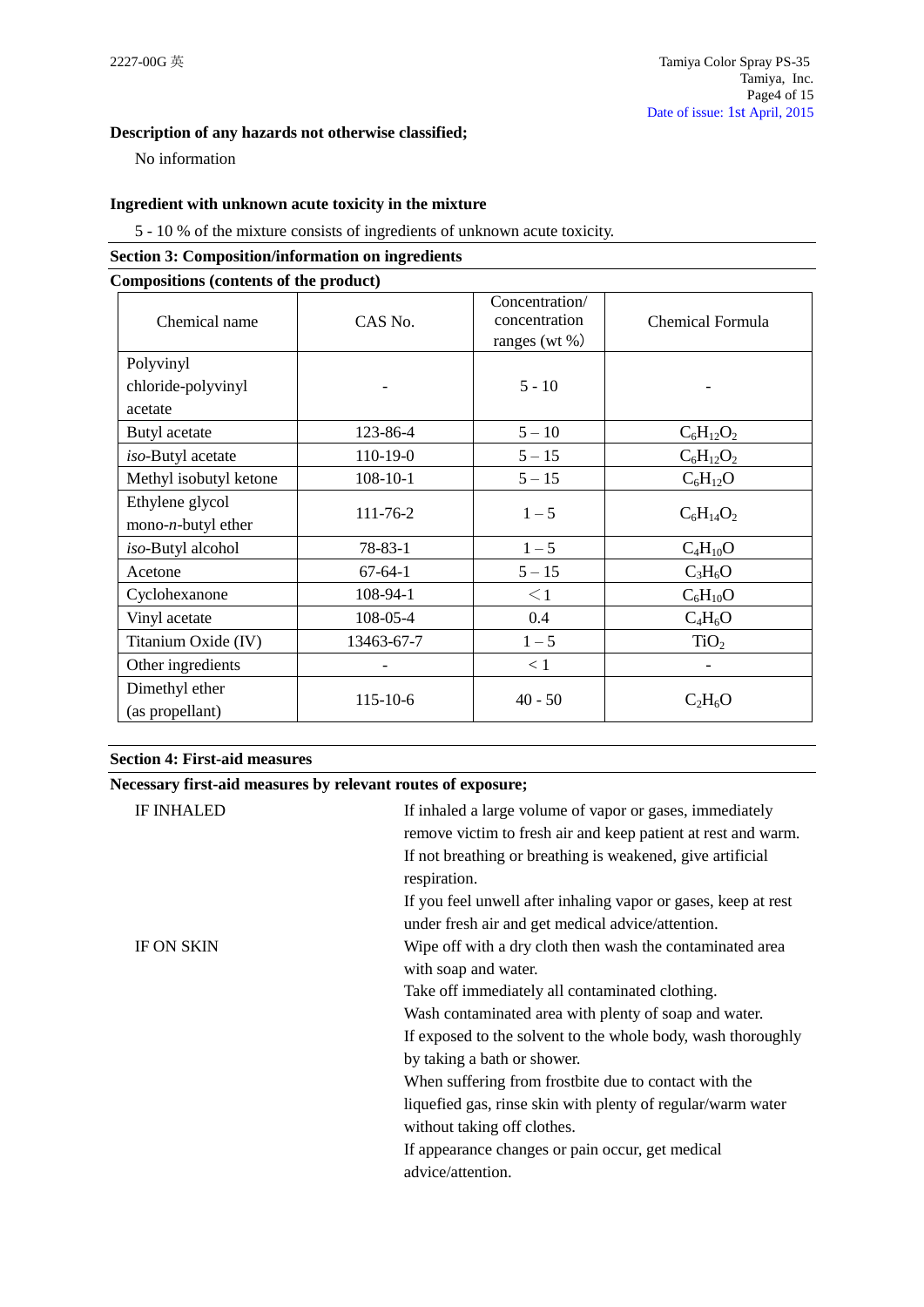| IF IN EYES          | Rinse cautiously with water for several minutes.             |
|---------------------|--------------------------------------------------------------|
|                     | Remove contact lenses, if present and easy to do. Continue   |
|                     | rinsing.                                                     |
|                     | If pain continues, immediately get medical advice/attention. |
| <b>IF SWALLOWED</b> | As this product is volatile, vomiting may increase risk.     |
|                     | Immediately get medical advice/attention.                    |
|                     | Wash mouth out thoroughly with water.                        |

If unconscious, do not give anything by mouth.

### **Most important symptoms/effects, acute and delayed;**

May cause an allergic skin reaction. Causes serious eye irritation. Harmful if inhaled. Suspected of causing cancer. Suspected of damaging fertility or the unborn child. Causes damage to organs. Causes damage to organs through prolonged or repeated exposure. May cause damage to organs through prolonged or repeated exposure.

### **Indication of immediate medical attention and special treatment needed, if necessary;**

No information

### **Section 5: Fire-fighting measures**

## **Suitable (and unsuitable) extinguishing media;**

### **Suitable extinguishing media:**

Keep away from aerosol products that might explode when exposed to high temperatures.

Do not use water.

In case of a small-scale fire: dry chemical powder, carbon dioxide or alcohol resistance foam.

In case of a large-scale fire: carbon dioxide, fire foam, dry chemical powder or dry sand.

### **Unsuitable extinguishing media**

Direct water

### **Specific hazards arising from the chemical;**

Aerosol containers may explode in fire. Content is highly flammable combustible liquid.

### **Special protective equipment and precautions for fire-fighters;**

Immediately extinguish a fire with fire extinguisher.

Use the specified fire extinguisher.

Immediately remove nearby flammable materials.

Take action from windward. Avoid breathing toxic gases (e.g.  $CO$ ,  $NO<sub>X</sub>$ ).

Ensure to wear suitable protective equipment (e.g. heat resistant protective clothing, protective glasses and self-contained compressed air breathing apparatus) in firefighting.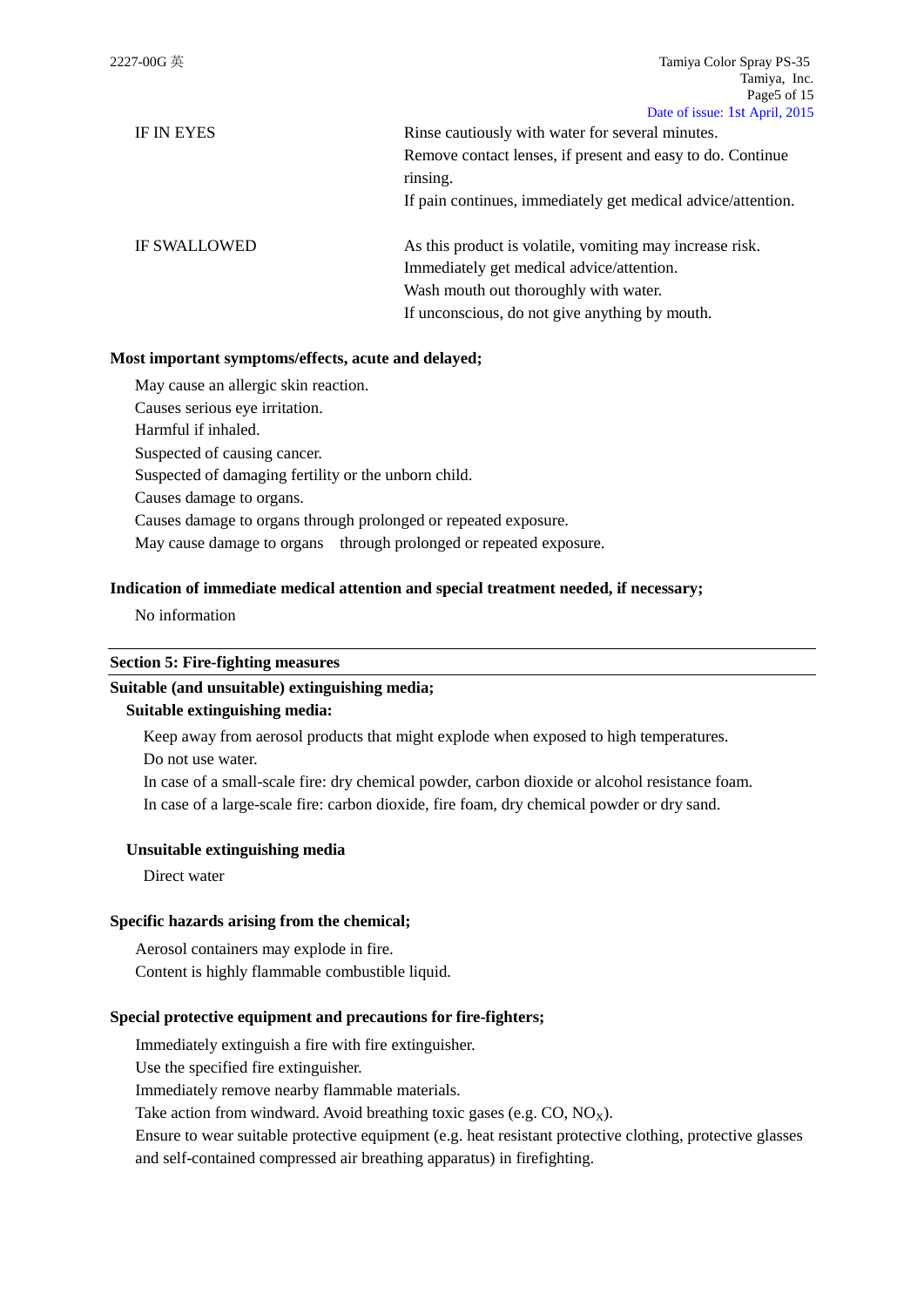### **Section 6: Accidental release measures**

### **Personal precautions, protective equipment, and emergency procedures;**

Appropriate protective equipment must be worn when handling spill of this material.

May cause organic solvent poisoning.

Hazardous to human health. This product has risk of acute or chronic effects.

Before taking any measures in the event of gas leakage (blowout), approach the spot from the windward side to empty out the gas container, with the leaking area facing upward.

Quickly remove ignition sources, high temperature materials or combustible materials from the surrounding. Evacuate people downwind from the fire. Keep out except responsible personnel.

Set up dry chemical powder or fire foam in preparation for ignition.

Pick up the gas container using tools made from materials that avoid impact/static-induced sparks (anti-spark).

Ventilate confined spaces before entering.

Wear suitable protective equipment (e.g. gloves, protective mask, apron and goggle).

Avoid release into the environment because spilled product may cause local effects.

In case of a small amount of spill, collect spilled product by absorbing in dry sand or sawdust and followed by placing it in a waste container.

If case of large amounts, prevent leakage and enclose by embankment.

Collect leakage into a closed container and then move to safe place.

Do not allow leakage to enter drains or sewers.

Dispose of contaminants or wastes in accordance with applicable laws and regulations.

### **Methods and materials for containment and cleaning up;**

Immediately remove ignition sources nearby, and set up dry chemical powder or fire foam in preparation for ignition.

Do not walk over leaked materials more than necessary.

Use non-sparking tools.

#### **Section 7: Handling and storage**

## **Precautions for safe handling**

## **Protective measures:**

Install appropriate equipment and wear suitable protective apparatus described in "Section 8: Exposure controls/personal protection".

For protection against static electricity, grounding all equipment and use explosion proof (increased safety type) electric apparatus. Take necessary measures against static electricity. Wear electro conductive work clothes and shoes.

Use anti-spark tools.

Handle the product in a well-ventilated area and accordingly store in a closed container.

If used in a closed place, install sufficient local ventilation equipment and wear suitable protective equipments during work.

Do not handle until all safety precautions have been read and understood.

Wear protective equipment to prevent from exposure.

Do not use fire, spark or high temperature materials around the product.

Do not spray on an open flame.

Containers may burst when exposed to high temperatures.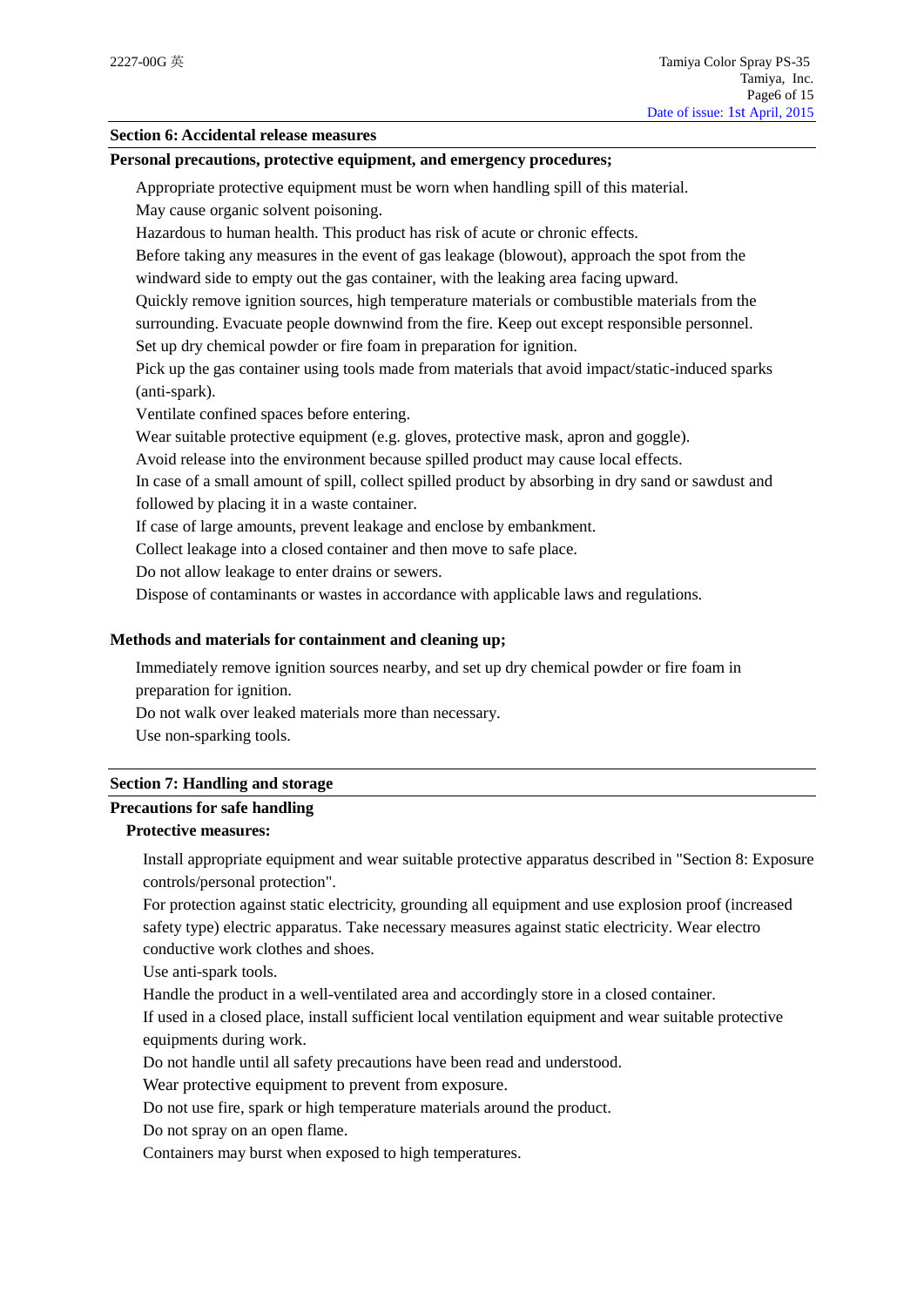When transporting, avoid making impacts on container or handling violently. Load so that falling, dropping off or damage will not occur.

Wear suitable protective equipment to avoid contact with skin, mucosa, clothing, or eyes.

Do not contact, inhale or swallow this product.

Use only outdoors or in a well-ventilated area.

### **Advice on general occupational hygiene:**

Wash hands thoroughly after handling.

#### **Conditions for safe storage, including any incompatibilities**

## **Technical measures:**

In the storage area, install adequate light and ventilation systems to handle hazardous materials. Take precautionary measures against static discharge.

#### **Incompatible materials:**

Strong oxidizers and strong alkali

#### **Conditions for safe storage:**

Keep out of reach of children.

Keep away from direct sunlight and store in a well ventilated place.

Because gas may leak or blow out from a rusted container, avoid storing this product in high-humidity environments near water sources.

Keep away from sources of ignition or heat.

Do not put this product at place over 40°C.

Electrical equipment used in the storage area must be explosion- proof and grounded.

### **Packing material:**

Use the packaging container in accordance with regulations.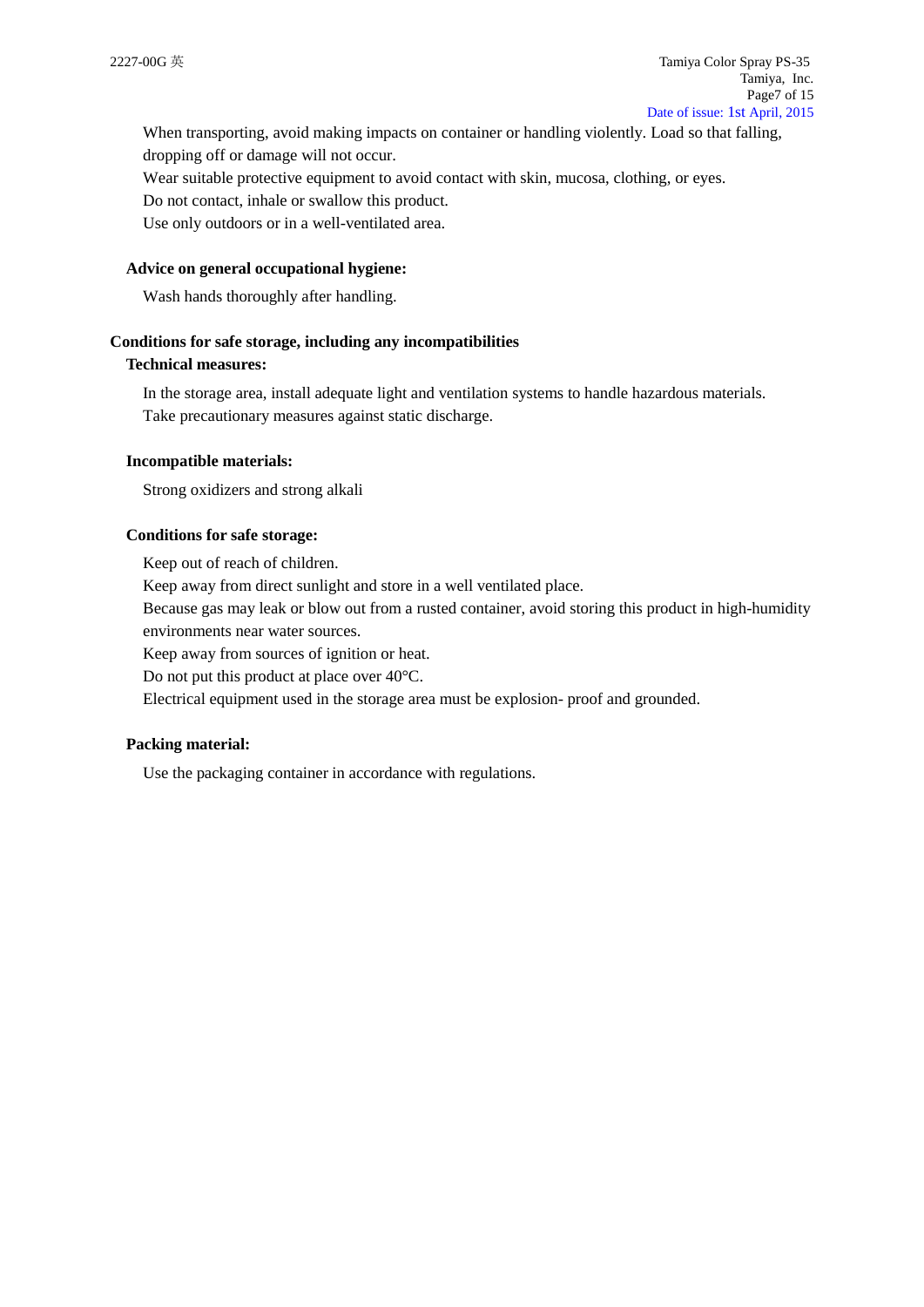| <b>Occupational Exposure Limits;</b> |                                                                |
|--------------------------------------|----------------------------------------------------------------|
| <b>OSHA PEL</b>                      | 150 ppm, 710 mg/m <sup>3</sup> ( <i>n</i> -Butyl acetate)      |
|                                      | 150 ppm, 700 mg/m <sup>3</sup> (Isobutyl acetate)              |
|                                      | 100 ppm, 307 mg/m <sup>3</sup> (Methyl isobutyl ketone         |
|                                      | (Hexone))                                                      |
|                                      | 50 ppm, 240 mg/m <sup>3</sup> (2-Butoxyethanol (EGBE))         |
|                                      | 100 ppm, 300 mg/m <sup>3</sup> (Isobutanol (Isobutyl alcohol)) |
|                                      | 1,000ppm, 2,400 mg/m <sup>3</sup> (Acetone)                    |
|                                      | 50 ppm, 200 mg/m <sup>3</sup> (Cyclohexanone)                  |
|                                      | 10 ppm, 30 mg/m <sup>3</sup> (Vinyl acetate)                   |
|                                      | $15 \text{ mg/m}^3$ (Total dust) (Titanium dioxide)            |
| ACGIH TLV-TWA (2014)                 | 150 ppm, 713 mg/m <sup>3</sup> ( <i>n</i> -Butyl acetate)      |
|                                      | 150 ppm, 713 mg/m <sup>3</sup> (Isobutyl acetate)              |
|                                      | 20 ppm, 82 mg/m <sup>3</sup> (Methyl isobutyl ketone (Hexone)) |
|                                      | 20 ppm, 97 mg/m <sup>3</sup> (2-Butoxyethanol (EGBE))          |
|                                      | 50 ppm, $152 \text{ mg/m}^3$ (Isobutanol (Isobutyl alcohol))   |
|                                      | 500 ppm, $1,188$ mg/m <sup>3</sup> (Acetone)                   |
|                                      | 20 ppm (Cyclohexanone)                                         |
|                                      | 10 ppm, 35 mg/m <sup>3</sup> (Vinyl acetate)                   |
|                                      | $10 \text{ mg/m}^3$ (Titanium dioxide)                         |
| ACGIH TLV-STEL (2014)                | 200 ppm, 950 mg/m <sup>3</sup> ( <i>n</i> -Butyl acetate)      |
|                                      | 75 ppm, 307 mg/m <sup>3</sup> (Methyl isobutyl ketone          |
|                                      | (Hexone))                                                      |
|                                      | 750 ppm, $1,782 \text{ mg/m}^3$ (Acetone)                      |
|                                      | 50 ppm (Cyclohexanone)                                         |
|                                      | 15 ppm, 53 mg/m <sup>3</sup> (Vinyl acetate)                   |

### **Section 8: Exposure controls/personal protection**

### **Appropriate engineering controls;**

Use explosion proof equipment.

Take precautionary measures against static discharge.

Install eye washer and safety shower around the handling place.

With the help of a ventilator, prevent the gas steam from staying afloat.

In handling this product, make sure that there are no high-temperature devices or potential ignition sources nearby.

If used indoor, install equipment to prevent workers from direct exposure, or provide local exhaust ventilation system to prevent workers exposed to vapors.

### **Individual protection measures, such as personal protective equipment;**

| Respiratory protection   | Wear gas mask for organic gases, dust mask and/or              |  |
|--------------------------|----------------------------------------------------------------|--|
|                          | air-supplied respirator (in confined spaces) if necessary.     |  |
| Hand protection          | Wear solvent resistance protective gloves if necessary.        |  |
| Eye protection           | Wear protective glasses (goggle or with a side plate) or face  |  |
|                          | protector if necessary.                                        |  |
| Skin and body protection | Wear protective clothing, boots or solvent resistance apron if |  |
|                          | necessary.                                                     |  |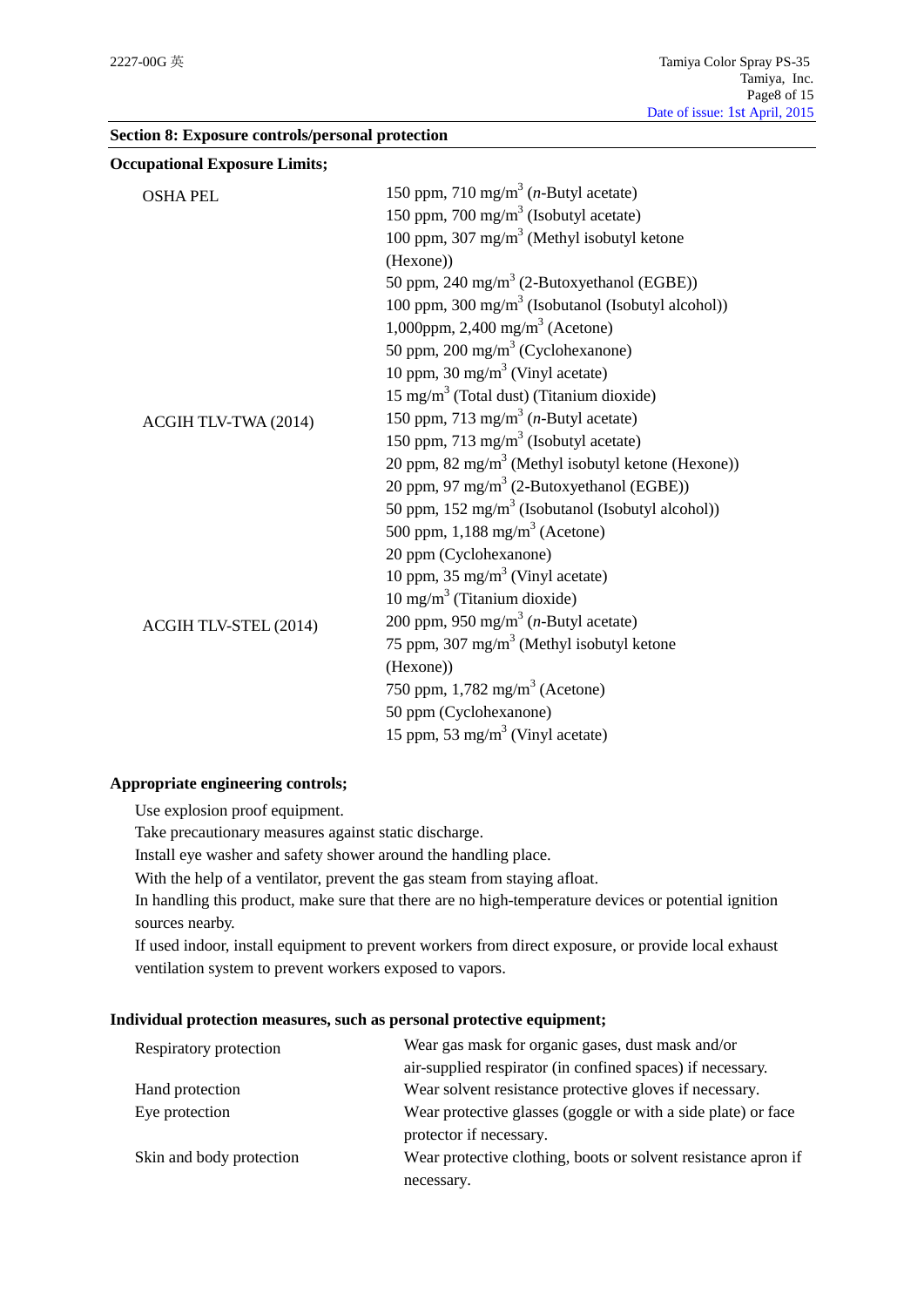## **Hygiene measure**

Do not eat, drink or smoke during work. Wash hands thoroughly after handling.

## **Section 9: Physical and chemical properties**

|                               | Product Liquid        | Propellant (DME)                  |
|-------------------------------|-----------------------|-----------------------------------|
| Appearance                    | Blue violet liquid    | Under atmospheric pressure: Clear |
| (physical state, color, etc.) |                       | and colourless liquefied gas      |
|                               |                       | In pressure container: Clear and  |
|                               |                       | colourless liquid                 |
| Odor                          | Solvent or sharp odor | Slight sweet odor                 |
| Odor threshold                | No information        | No information                    |
| pH                            | Not applicable        | Not applicable                    |
| Melting point/freezing        |                       | $-141.5$ °C                       |
| point                         |                       |                                   |
| Initial boiling point and     | $56.2 - 171.2$ °C     | $-24.82$ °C                       |
| boiling range                 |                       |                                   |
| Flash point                   | $-20^{\circ}$ C       | $-41.1$ °C                        |
| Evaporation rate              | No information        | No information                    |
| Flammability (solid, gas)     | No information        | No information                    |
| Upper/lower flammability      | No information        | No information                    |
| or explosive limits           |                       |                                   |
| Vapor pressure                | 24.6 KPa (20°C)       | $0.41$ MPa (20 $^{\circ}$ C)      |
| Vapor density                 | No information        | $1.59$ (Air = 1)                  |
| Relative density              | No information        | No information                    |
| Solubility (ies)              |                       | Water: 7.0 g/100 cc               |
|                               |                       | $(18^{\circ}C 760$ mmHg)          |
| Partition coefficient:        | No information        | No information                    |
| $n$ -octanol/water            |                       |                                   |
| Auto-ignition temperature     | No information        | No information                    |
| Decomposition temperature     | No information        | No information                    |
| Viscosity                     | No information        | No information                    |
| Ignition point                | $\geq$ 244°C          | $350^{\circ}$ C                   |
| Range of explosion            | $1.1 - 15.0$ vol%     | 3.4 - 24 vol%                     |
| Specific gravity              | ca. 0.9               | $0.661(20^{\circ}C)$              |

## **Other information**

No information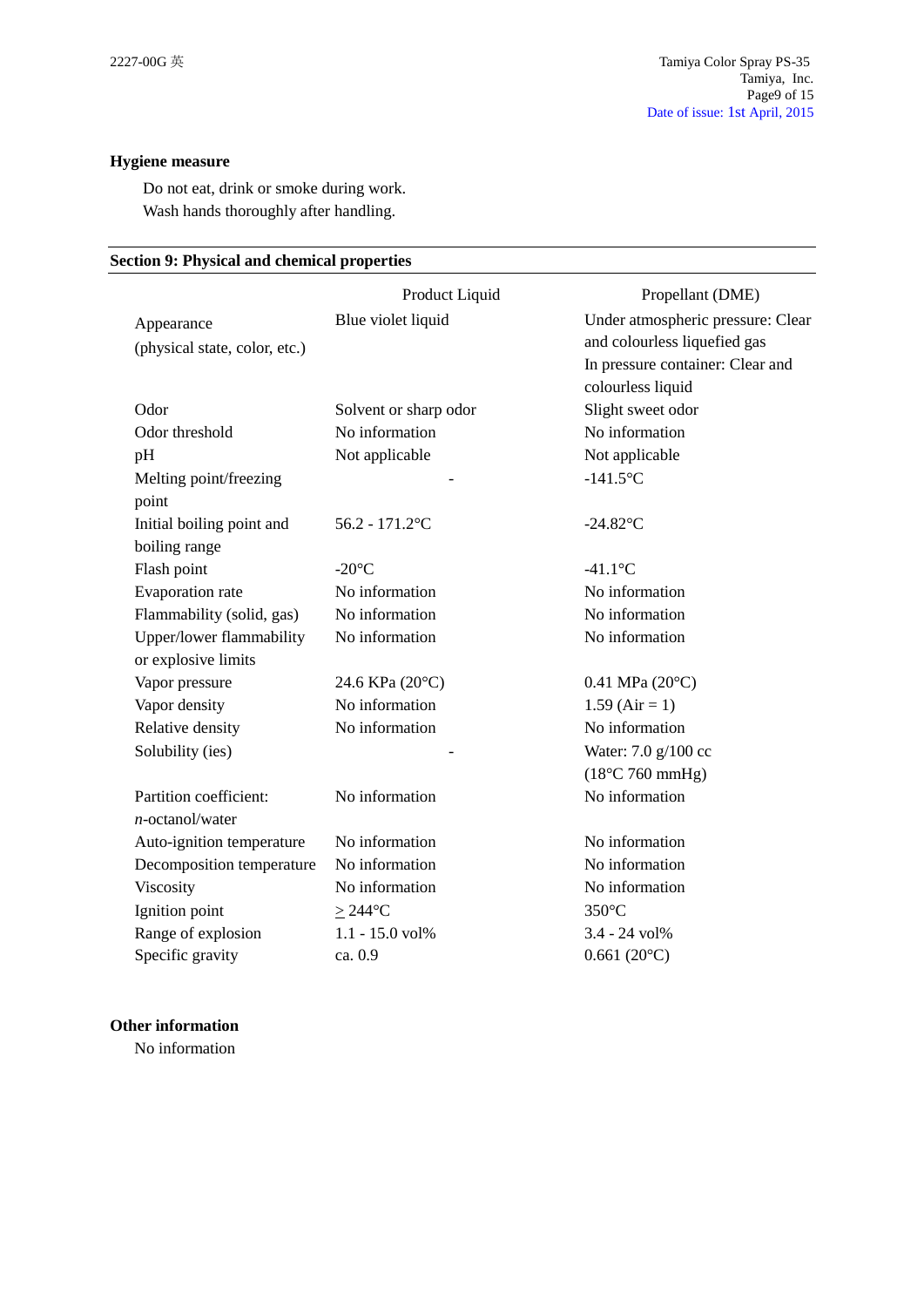### **Section 10: Stability and reactivity**

#### **Reactivity**

This product may explode at 40˚C or above. Static electrical charge may induce explosion.

### **Chemical stability**

This product is a flammable liquefied gas, which tends to form an explosive gas mixture with air.

### **Possibility of hazardous reactions**

This product contains high-pressure gas. This product may explode due to heating and shock. The use of this product in cars may cause smothering or lack of oxygen. Thoroughly ventilate car after use. Before ventilating, make sure of the absence of ignition sources nearby. Keep in mind that the gas tends to stay afloat at lower positions.

### **Conditions to avoid**

Storage under high temperature and humidity conditions and use near fire (ignition source such as flame or sparks).

### **Incompatible materials**

Strong oxidizers and strong alkali

### **Hazardous decomposition products**

May produce toxic gases (e.g.  $CO$ ,  $NO_X$ ) by inflammation.

### **Section 11: Toxicological information**

## **Symptoms related to the physical, chemical and toxicological characteristics;**

Information on product:

| Acute toxicity (dermal):                | This product is classified Category 5 by GHS classification.     |
|-----------------------------------------|------------------------------------------------------------------|
| Acute toxicity (inhalation: vapors):    | This product is classified Category 4 by GHS classification.     |
| Acute toxicity (inhalation -mist):      | This product is classified Category 5 by GHS classification.     |
| Skin corrosion/ irritation              | This product is classified Category 3 by GHS classification.     |
| Serious eye damage/irritation:          | This product is classified Category 2 by GHS classification.     |
| Skin sensitization:                     | This product is classified Category 1 by GHS classification.     |
| Carcinogenicity:                        | This product is classified Category 2 by GHS classification.     |
| Reproductive toxicity:                  | This product is classified Category 2 by GHS classification.     |
| Specific target organ toxicity single   | This product is classified Category 1 (liver, blood, kidneys,    |
| exposure:                               | central nerves and central nervous system) and Category 2        |
|                                         | (respirator system) by GHS classification.                       |
| Specific target organ toxicity repeated | This product is classified Category 1 (systemic toxicity, lungs) |
| exposure:                               | and Category 2 (blood) by GHS classification.                    |
| Other toxicological information         | Contact of liquefied gas with skin may cause inflammation or     |
|                                         | frostbite.                                                       |
|                                         |                                                                  |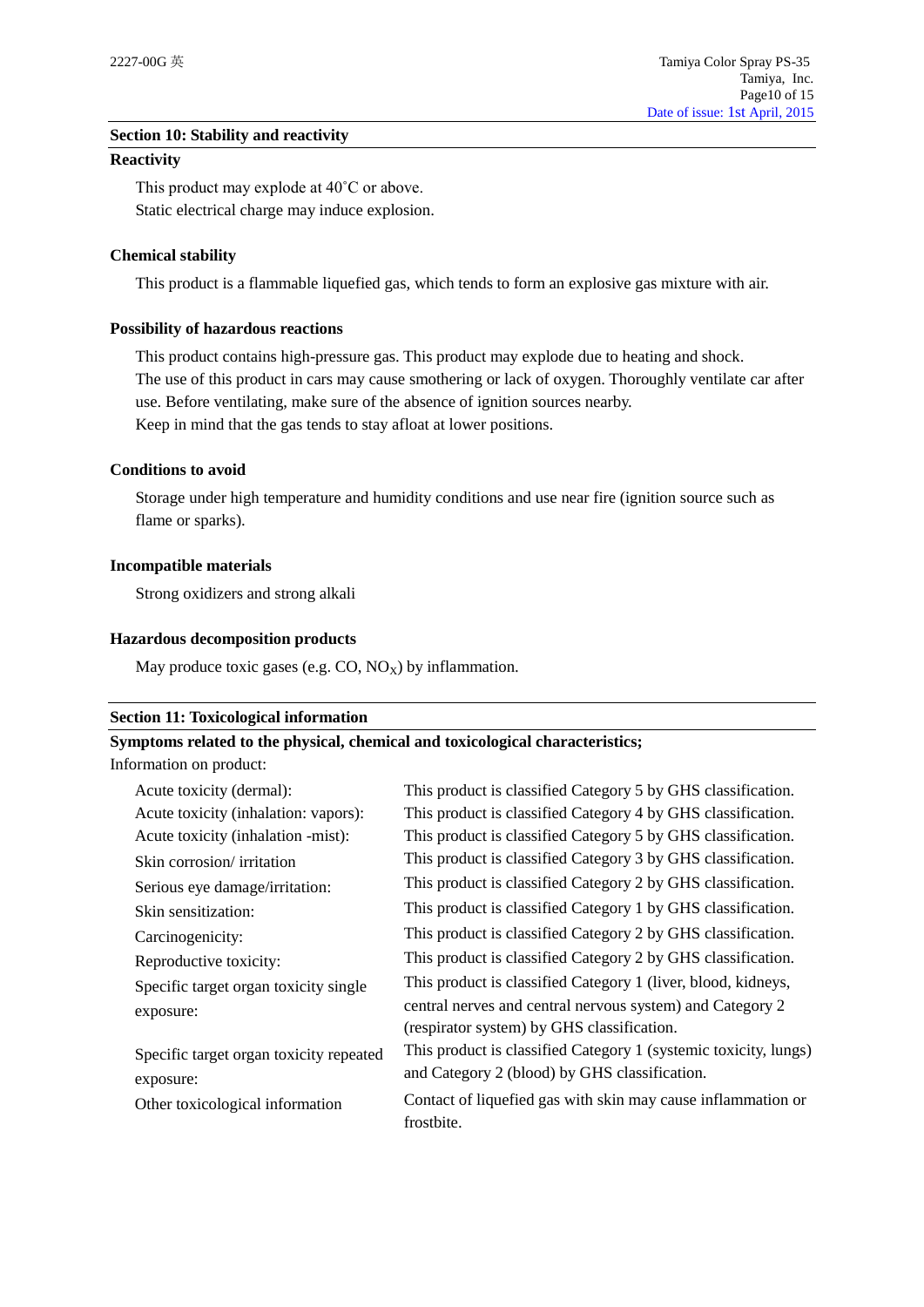Information on ingredients:

| Butyl acetate                                             |                                                                          |
|-----------------------------------------------------------|--------------------------------------------------------------------------|
| Acute toxicity (oral):<br>Other toxicological information | Rat $LD_{50} = 14,000 - 14,870$ mg/kg<br>No information                  |
| iso-Butyl acetate                                         |                                                                          |
| Acute toxicity (oral):<br>Other toxicological information | Rat $LD_{50} = 15,400$ mg/kg<br>No information                           |
| Methyl isobutyl ketone                                    |                                                                          |
| Acute toxicity (oral):                                    | Rat $LD_{50} = 2,080$ mg/kg                                              |
| Carcinogenicity:                                          | Methyl isobutyl ketone is classified Group 2B by IARC.                   |
| Other toxicological information                           | No information                                                           |
| Ethylene glycol mono- $n$ -butyl ether                    |                                                                          |
| Acute toxicity (oral):                                    | Rat $LD_{50} = 500$ mg/kg                                                |
| Carcinogenicity:                                          | Ethylene glycol mono- $n$ -butyl ether is classified Group 3 by<br>IARC. |
| Other toxicological information                           | No information                                                           |
| iso-Butyl alcohol                                         |                                                                          |
| Acute toxicity (oral):                                    | Rat $LD_{50} = 2,460$ mg/kg                                              |
| Other toxicological information                           | No information                                                           |
| Acetone                                                   |                                                                          |
| Acute toxicity (oral):                                    | Rat $LD_{50} = 6,800$ mg/kg                                              |
| Other toxicological information                           | No information                                                           |
| Cyclohexanone                                             |                                                                          |
| Acute toxicity (oral):                                    | Rat $LD_{50} = 1,544 - 1,620$ mg/kg                                      |
| Carcinogenicity:                                          | Cyclohexanone is classified Group 3 by IARC.                             |
| Other toxicological information                           | No information                                                           |
| Vinyl acetate                                             |                                                                          |
| Acute toxicity (oral):                                    | Rat $LD_{50} = 2,900$ mg/kg                                              |
| Carcinogenicity:                                          | Vinyl acetate is classified Group 2B by IARC.                            |
| Other toxicological information                           | No information                                                           |
| Titanium Oxide (IV)                                       |                                                                          |
| Carcinogenicity:                                          | Titanium Oxide (IV) is classified Group 2B by IARC.                      |
| Other toxicological information                           | No information                                                           |
|                                                           |                                                                          |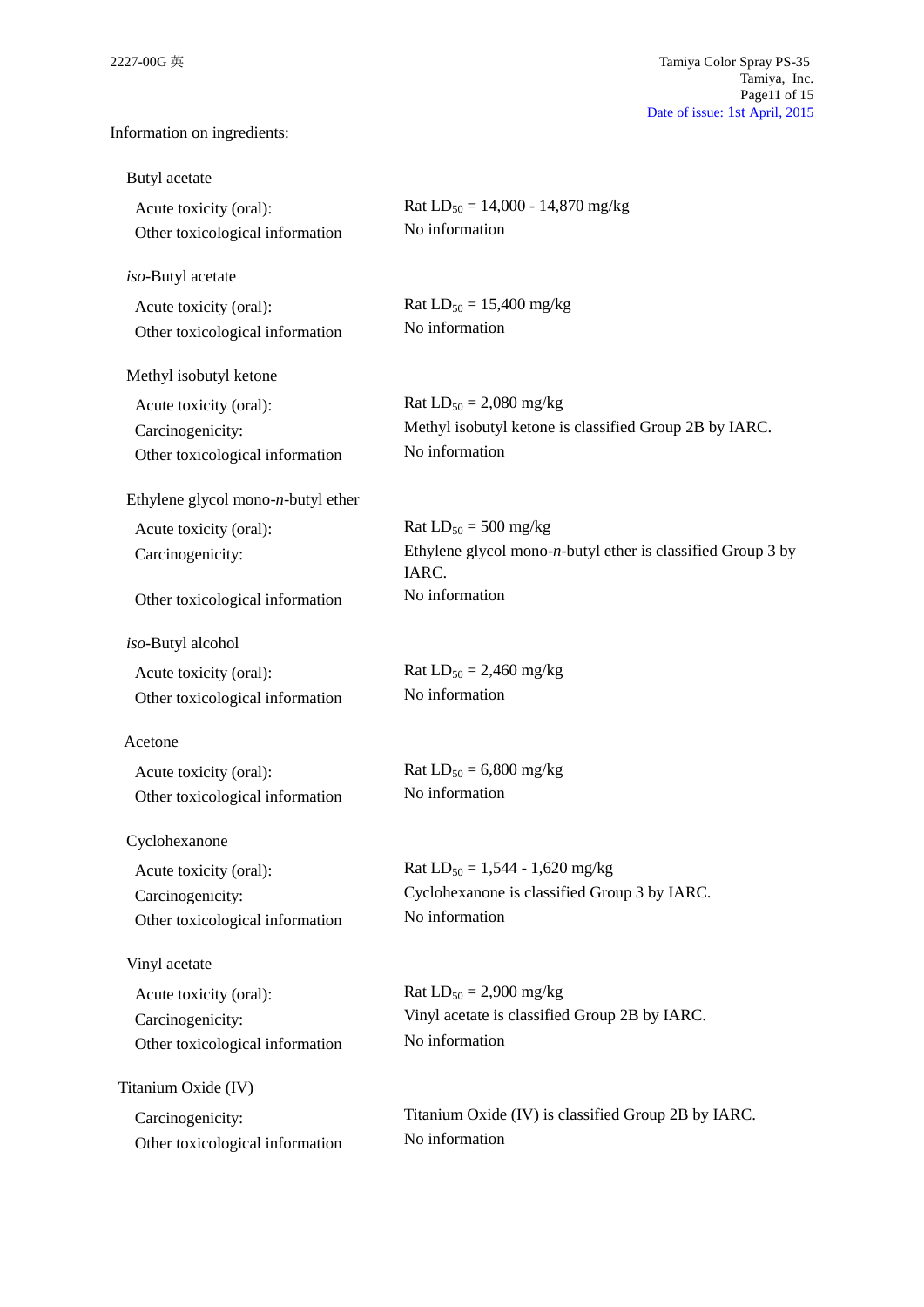## **Delayed and immediate effects and also chronic effects from short- and long-term exposure;**

May cause an allergic skin reaction. Causes serious eye irritation. Harmful if inhaled. Suspected of causing cancer.

Suspected of damaging fertility or the unborn child.

Causes damage to organs.

Causes damage to organs through prolonged or repeated exposure.

May cause damage to organs through prolonged or repeated exposure.

### **Numerical measures of toxicity (such as acute toxicity estimates);**

Acute toxicity was estimated based on ingredients of the product by additivity formula.

| <b>Section 12: Ecological information</b> |                                                                             |
|-------------------------------------------|-----------------------------------------------------------------------------|
| <b>Ecotoxicity:</b>                       |                                                                             |
| Information on product:                   | No information                                                              |
| Information on ingredients:               |                                                                             |
| Polyvinyl chloride-polyvinyl acetate      |                                                                             |
| Aquatic acute toxicity:                   | No information                                                              |
| Aquatic chronic toxicity:                 | No information                                                              |
| Butyl acetate                             |                                                                             |
| Aquatic acute toxicity:                   | A toxicity rank for aquatic life is 100 - 10 ppm.                           |
| Aquatic chronic toxicity:                 | No information                                                              |
| iso-Butyl acetate                         |                                                                             |
| Aquatic acute toxicity:                   | A toxicity rank for aquatic life is 1000 ppm.                               |
| Aquatic chronic toxicity:                 | No information                                                              |
| Methyl isobutyl ketone                    |                                                                             |
| Aquatic acute toxicity:                   | Fish ( <i>Carassius auratus auratus</i> ) $24h$ -TLm = $460$ mg/L           |
| Aquatic chronic toxicity:                 | No information                                                              |
| Ethylene glycol mono- $n$ -butyl ether    |                                                                             |
| Aquatic acute toxicity:                   | Fish ( <i>Carassius auratus auratus</i> ) 24h-LC <sub>50</sub> = 1,700 mg/L |
| Aquatic chronic toxicity:                 | No information                                                              |
| iso-Butyl alcohol                         |                                                                             |
| Aquatic acute toxicity:                   | Fish ( <i>Carassius auratus auratus</i> ) $24h$ -TLm = $2,600$ mg/L         |
| Aquatic chronic toxicity:                 | No information                                                              |
| Acetone                                   |                                                                             |
| Aquatic acute toxicity:                   | Fish ( <i>Lepomis macrochirus</i> ) 96h-TLm = $8,300$ mg/L                  |
| Aquatic chronic toxicity:                 | No information                                                              |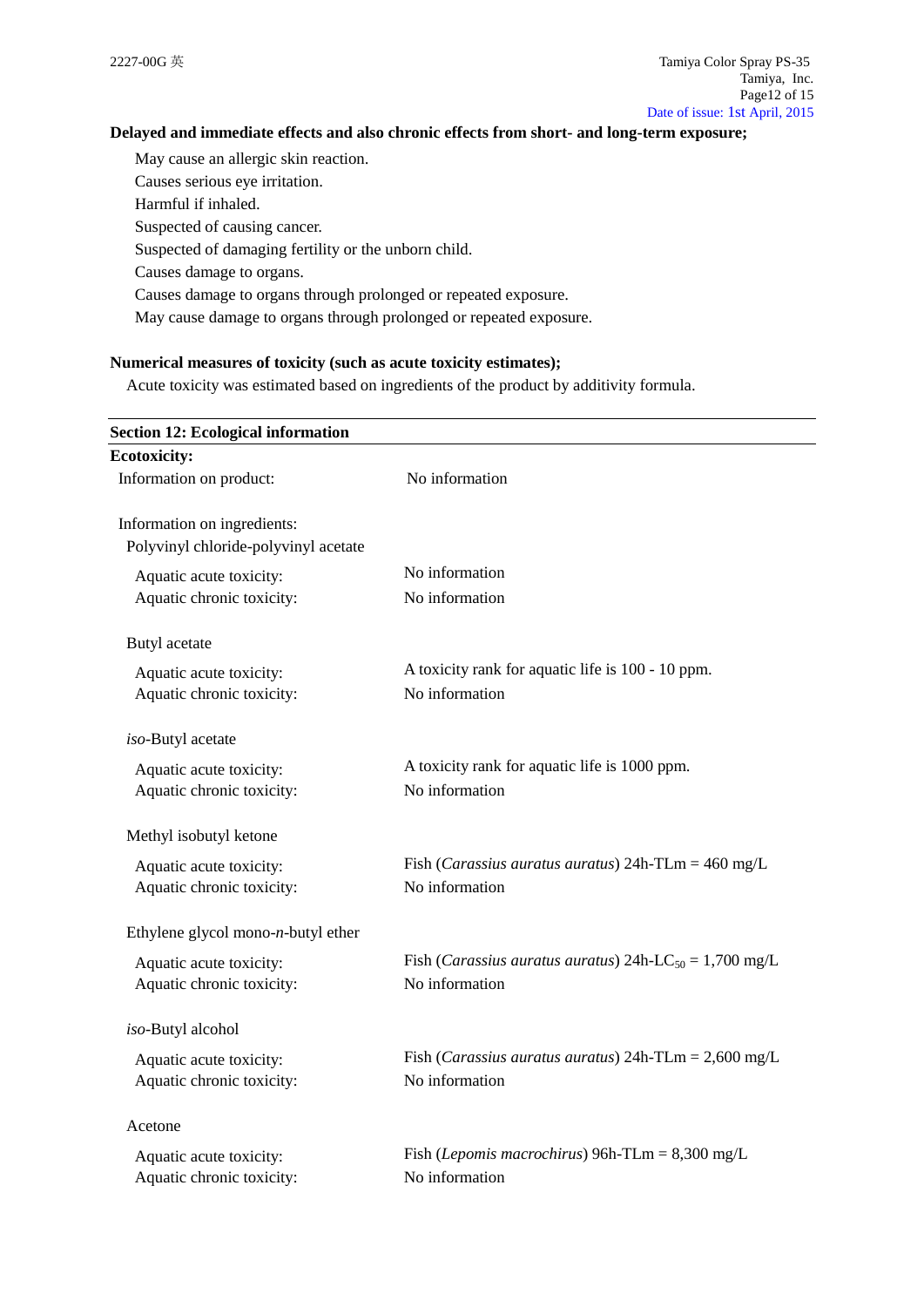| Cyclohexanone                                                                         |                                                                                                                                                                            |
|---------------------------------------------------------------------------------------|----------------------------------------------------------------------------------------------------------------------------------------------------------------------------|
| Aquatic acute toxicity:<br>Aquatic chronic toxicity:                                  | Fish (Pimephales promelas) 96h-LC <sub>50</sub> = 527 mg/L<br>Fish (Bluegill sunfish) $48h$ -LC <sub>50</sub> = 460 mg/L<br>No information                                 |
| Vinyl acetate                                                                         |                                                                                                                                                                            |
| Aquatic acute toxicity:                                                               | Fish (Oryzias latipes) $LC_{50} = 2.39$ mg/L<br>Fish ( <i>Lepomis macrochirus</i> ) 96h-LC <sub>50</sub> = $18mg/L$<br>Crustaceans (Daphnia magna) $EC_{50} = 52/330$ mg/L |
| Aquatic chronic toxicity:                                                             | No information                                                                                                                                                             |
| Titanium Oxide (IV)                                                                   |                                                                                                                                                                            |
| Aquatic acute toxicity:<br>Aquatic chronic toxicity:                                  | No information<br>No information                                                                                                                                           |
| Dimethyl ether (as propellant)                                                        |                                                                                                                                                                            |
| Aquatic acute toxicity:<br>Aquatic chronic toxicity:                                  | No information<br>No information                                                                                                                                           |
| Persistence and degradability:<br>Information on product:                             | No information                                                                                                                                                             |
| Information on ingredients:<br>Polyvinyl chloride-polyvinyl acetate<br>No information |                                                                                                                                                                            |
| Butyl acetate<br>Readily degradable.                                                  |                                                                                                                                                                            |
|                                                                                       |                                                                                                                                                                            |
| iso-Butyl acetate<br>Readily degradable.                                              |                                                                                                                                                                            |
| Methyl isobutyl ketone<br>Readily degradable.                                         |                                                                                                                                                                            |
| Ethylene glycol mono- $n$ -butyl ether<br>Readily degradable.                         |                                                                                                                                                                            |
| iso-Butyl alcohol<br>Readily degradable.                                              |                                                                                                                                                                            |
| Acetone<br>Degradable by activated sludge.                                            |                                                                                                                                                                            |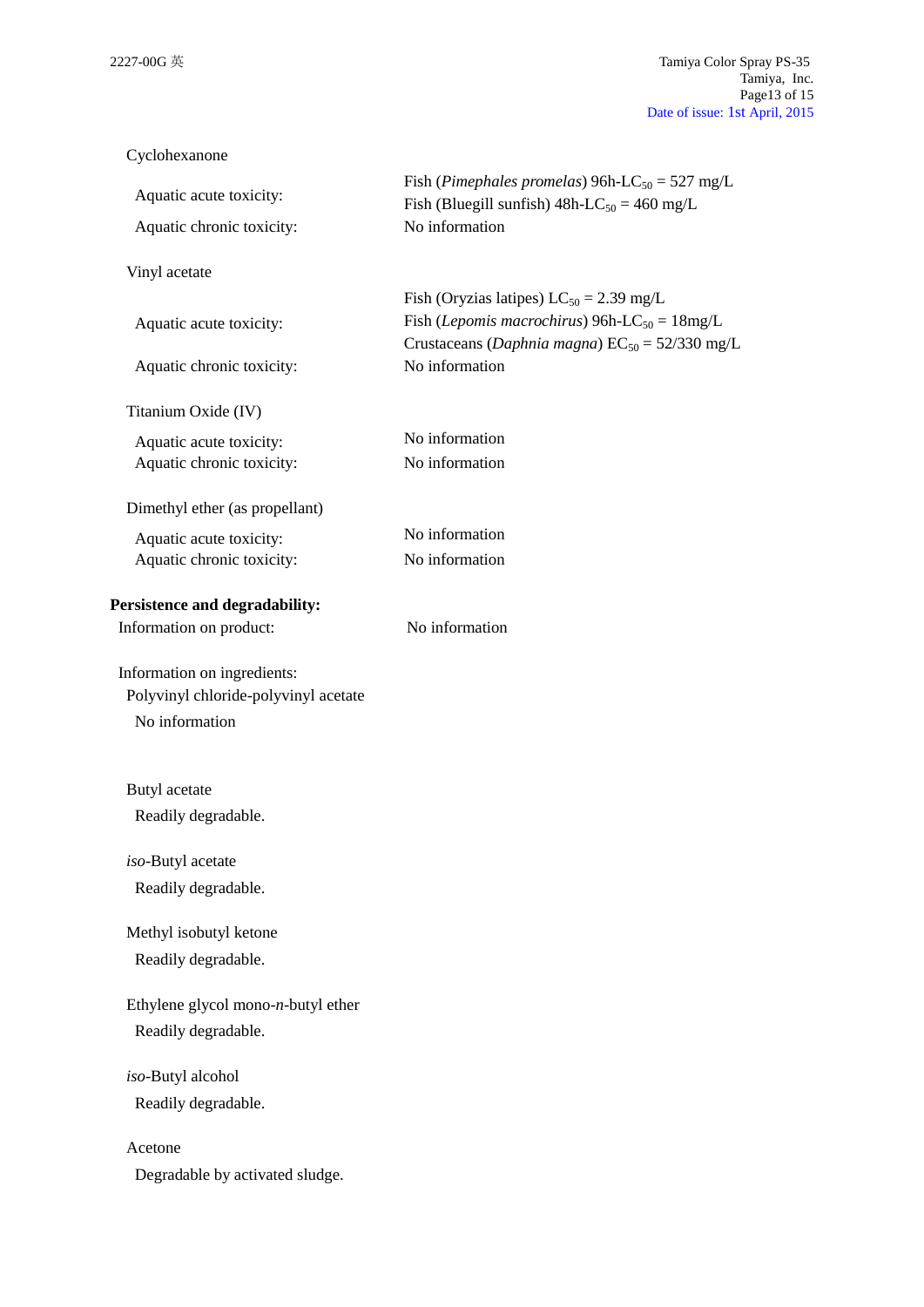## Cyclohexanone

No information

### Diacetone alcohol

Readily degradable.

### Vinyl acetate

Readily degradable (degradation by BOD = 90%) and bioaccumulative potential is low.

## Titanium Oxide (IV) No information

Dimethyl ether (as propellant) No information

### **Bioaccumulative potential:**

Information on product: No information

### **Mobility in soil:**

Information on product: No information

#### **Other adverse effects:**

No information available at this time. However, be careful because the leakage or disposal of the product may cause affects to the environment.

#### **Section 13: Disposal considerations**

### **Waste treatment methods**

Dispose of material waste in accordance with governmental regulations.

Prevent release of material into natural.

Incinerate in a where permitted by appropriate federal, state and local regulations.

Comply with all federal, state and local regulations.

Do not dump this product into sewers, on the ground or into any body of water.

## **Section 14: Transport information**

| UN number                                                            | 1950            |  |
|----------------------------------------------------------------------|-----------------|--|
| UN proper shipping name                                              | <b>AEROSOLS</b> |  |
| <b>Transport hazard class(es)</b>                                    |                 |  |
| Packing group                                                        |                 |  |
| <b>Environmental hazards</b>                                         | Applicable      |  |
| Transport in bulk according to Annex II of MARPOL 73/78 and IBC code |                 |  |

Not applicable

### **Special precautions for user**

On transportation, keep containers under 40°C.

Perform loading making sure that overrun, fall down, or any damage does not occur.